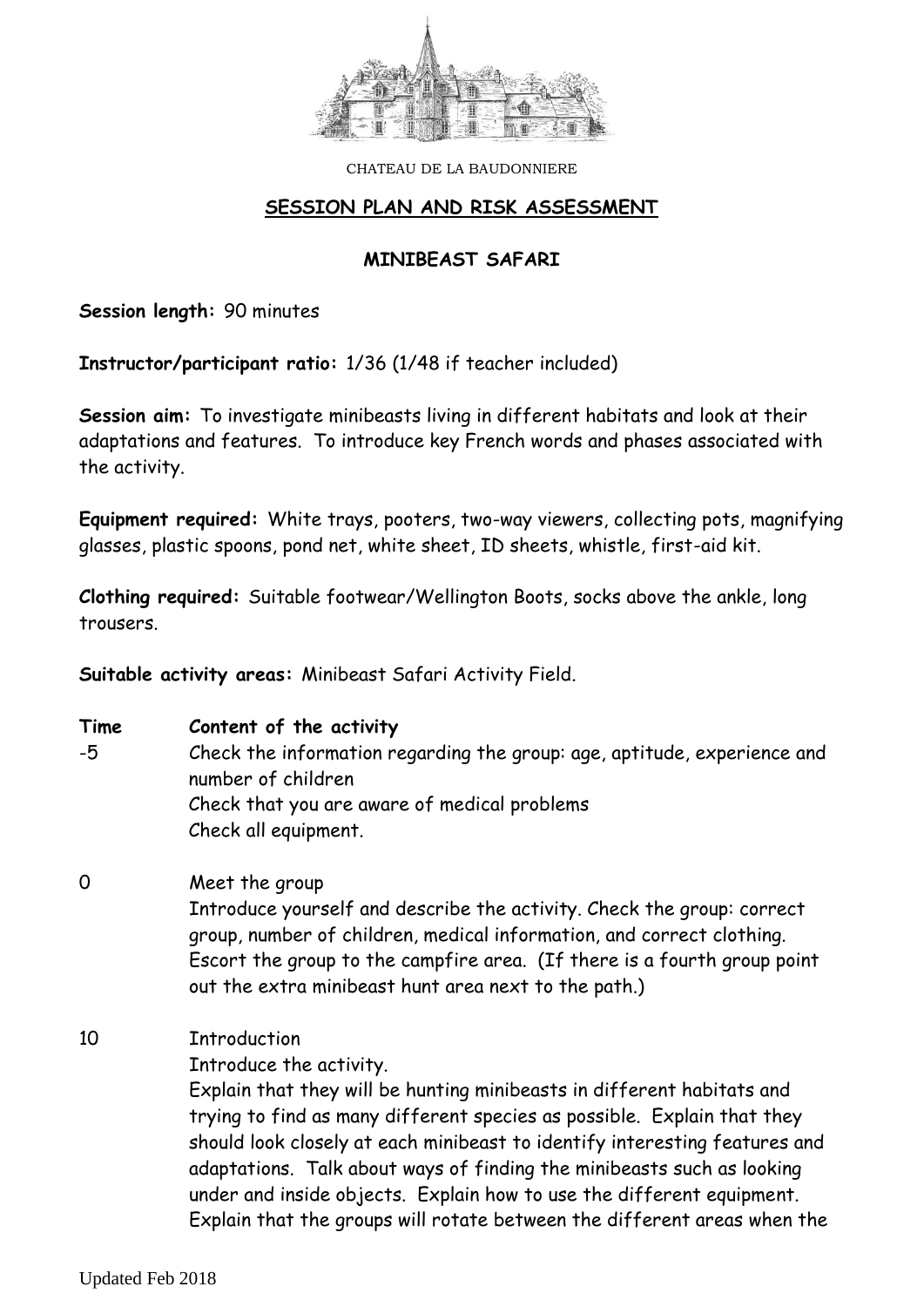

CHATEAU DE LA BAUDONNIERE

whistle is blown and tell each group the order they will study the different habitats in. Go through safety points and identify potential dangers. Explain 'the golden rule' that everyone should stay- at least 2m away from the edge of the river at all times.

30 Start Minibeast Safari

Lead the groups into the Minibeast Safari Activity Field and point out the 3 different habitats. Make sure that the groups are aware of the entry point down into the main field. (If there is a fourth group give the teacher the hint sheet and explain to everyone that they should meet the teacher at the gate before going to the other area.) Escort the freshwater hunt group down to the river. Blow the whistle to signal the start of the first hunt. Gather the freshwater group around the water trough and take a sample from the river and empty into the trays.

# 40 Gather groups

Blow whistle and gather groups together with their trays. Make sure the groups use the correct entry point into the field. Ask each group to say which minibeasts they found.

#### 45 Rotate groups

Tell groups to rotate (if there is a fourth group make sure they wait at the gate for the teacher.) Gather next group around water trough and retrieve another sample from the river.

## 55 Gather groups

Blow whistle and gather groups together with their trays. Make sure the groups use the correct entry point into the field. Ask each group to say which minibeasts they found.

#### 60 Rotate groups

Tell groups to rotate (if there is a fourth group make sure they wait at the gate for the teacher.) Gather next group around water trough and retrieve another sample from the river.

## 70 Finish minibeast safari Blow whistle and gather groups together with their trays. Make sure the groups use the correct entry point into the field. Ask each group to say which minibeasts they found.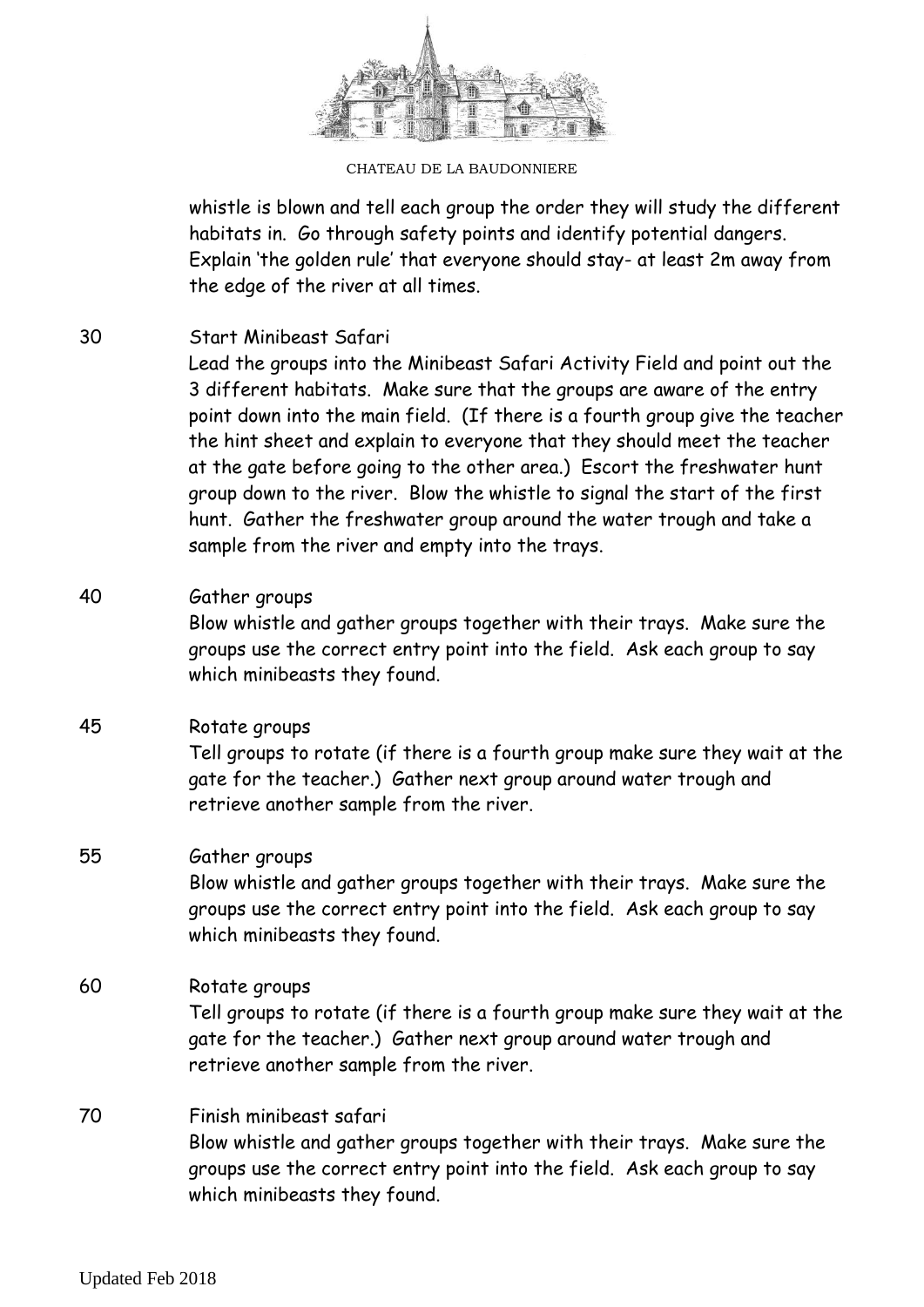

- 75 Return to campfire area Collect in equipment
- 80 Review Go through the different minibeasts. Introduce French vocabulary for the names of the minibeasts, their body parts and colours. Discuss some of the interesting features and adaptations. Complete workbooks.
- 90 Finish review, return equipment to store. Thank group. Lead group back to Château.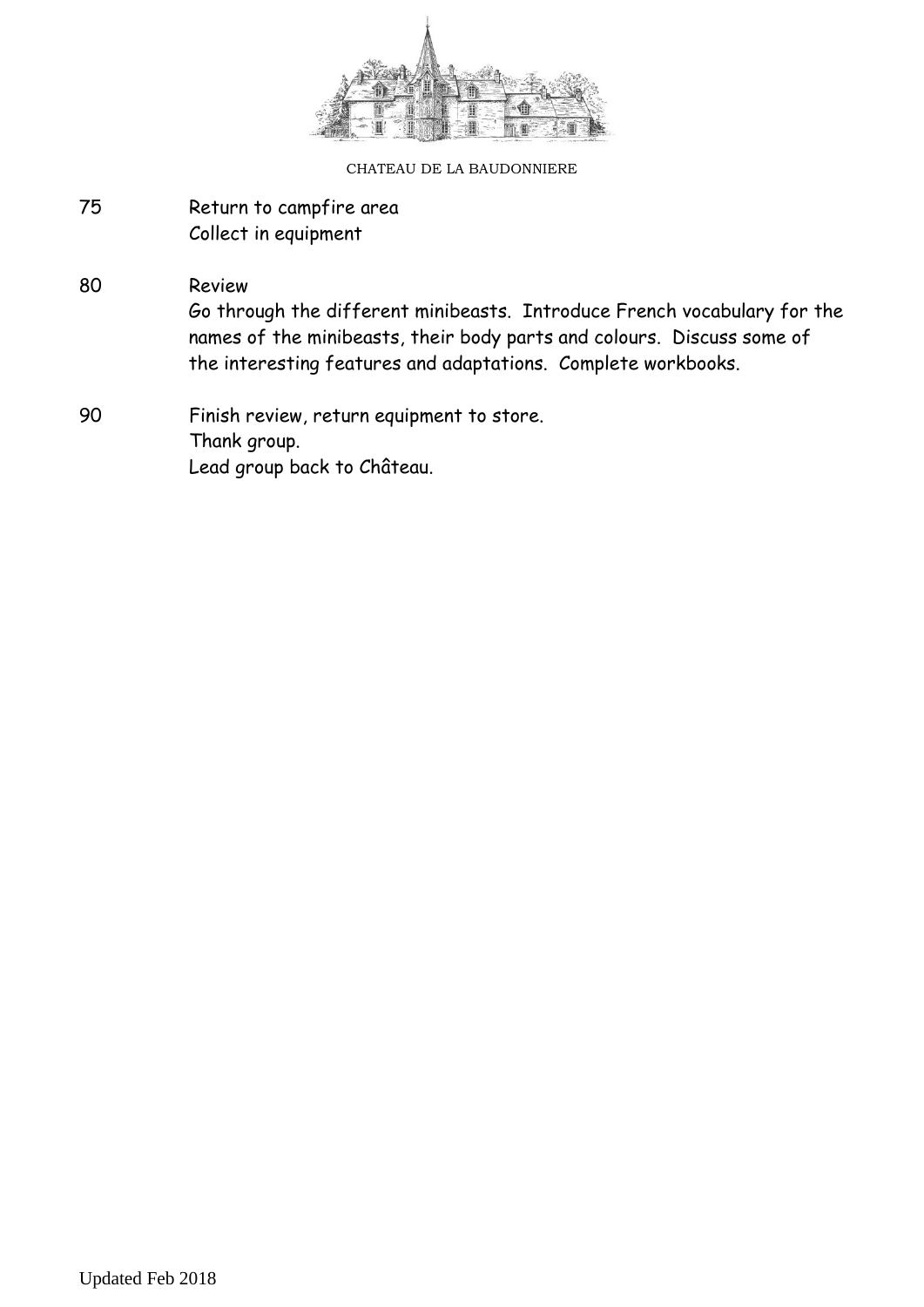

| Danger    | <b>Risk</b>  | Persons at | Degree of   | Control measure   | Consequence |
|-----------|--------------|------------|-------------|-------------------|-------------|
|           |              | risk       | probability |                   |             |
| Water     | Drowning     | Group      | Medium      | Group to be       | Low         |
|           |              |            |             | aware of the      |             |
|           |              |            |             | water.            |             |
|           |              |            |             | Instructor will   |             |
|           |              |            |             | inform groups to  |             |
|           |              |            |             | keep 2 metres     |             |
|           |              |            |             | away from any     |             |
|           |              |            |             | water hazard.     |             |
| Uneven    | Slips, trips | Group      | Medium      | Group to be made  | Low         |
| surfaces  | and falls    |            |             | aware of          |             |
| and rough |              |            |             | differing         |             |
| terrain,  |              |            |             | surfaces. Paths   |             |
| steep     |              |            |             | to be used        |             |
| sloping   |              |            |             | whenever          |             |
| field     |              |            |             | possible.         |             |
|           |              |            |             | Suitable          |             |
|           |              |            |             | footwear to be    |             |
|           |              |            |             | worn.             |             |
| Barbed    | Cuts and     | Group      | Medium      | All participants  | Low         |
| wire      | abrasions    |            |             | to be made aware  |             |
|           |              |            |             | of the barbed     |             |
|           |              |            |             | wire fences.      |             |
|           |              |            |             | They must be      |             |
|           |              |            |             | instructed not to |             |
|           |              |            |             | cross them.       |             |
| Vehicles  | Being hit    | Group/     | Medium      | All participants  | Low         |
|           | by vehicle   | Staff      |             | to be made aware  |             |
|           |              |            |             | of the road.      |             |
|           |              |            |             | 5mph speed limit  |             |
|           |              |            |             | enforced on       |             |
|           |              |            |             | centre.           |             |
| Out of    | Injury       | Group      | Medium      | Group to be       | Low         |
| bounds    | from         |            |             | aware of the out  |             |
| areas/    | unauthoris   |            |             | of bounds areas.  |             |
| other     | ed use of    |            |             | Instructor will   |             |
| activity  | equipment    |            |             | inform group to   |             |
| areas     |              |            |             | stay within       |             |
|           |              |            |             | designated area.  |             |